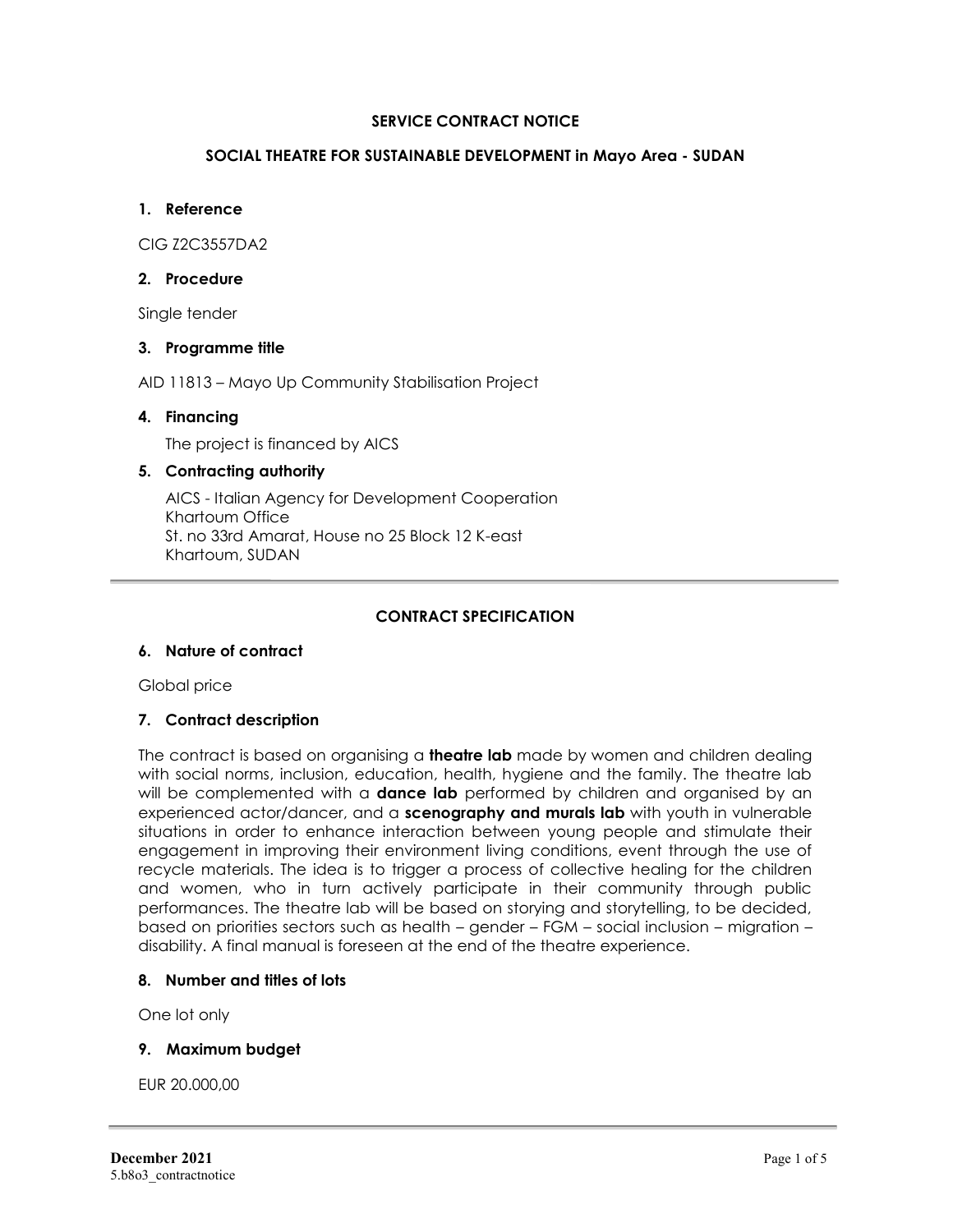## **CONDITIONS OF PARTICIPATION**

#### **10. Legal basis, eligibility and rules of origin**

Participation in this tender procedure is open only to the invited tenderers.

#### **11. Number of tenders**

No more than one tender can be submitted by a natural or legal person whatever the form of participation (as an individual legal entity or as leader or member of a consortium submitting a tender). In the event that a natural or legal person submits more than one tender, all tenders in which that person has participated will be excluded.

## **12. Grounds for exclusion**

As part of the tender, tenderers must submit a signed declaration, included in the tender form, to the effect that they are not in any of the exclusion situations listed in Section 2.6.10.1. of the practical guide.

Tenderer included in the lists of EU restrictive measures (see Section 2.4. of the PRAG) at the moment of the award decision cannot be awarded the contract.

### **13. Sub-contracting**

Subcontracting is NOT allowed.

# **PROVISIONAL TIMETABLE**

# **14. Provisional commencement date of the contract**

The intended start date is April 1st 2022.

#### **15. Implementation period of the tasks**

The period of implementation of the contract will be 4 months from the signature of the contract from the last parties

# **SELECTION AND AWARD CRITERIA**

#### **16. Selection criteria**

# Capacity-providing entities

An economic operator (i.e. candidate or tenderer) may, where appropriate and for a particular contract, rely on the capacities of other entities, regardless of the legal nature of the links it has with them. If the economic operator relies on other entities, it must in that case prove to the contracting authority that it will have at its disposal the resources necessary for the performance of the contract by producing a commitment by those entities to place those resources at its disposal. Such entities, for instance the parent company of the economic operator, must respect the same rules of eligibility and notably that of nationality as the economic operator relying on them and must comply with the selection criteria for which the economic operator relies on them. **Furthermore, the data for this third entity for the relevant selection criterion should be included in a separate document**. Proof of the capacity will also have to be provided when requested by the contracting authority.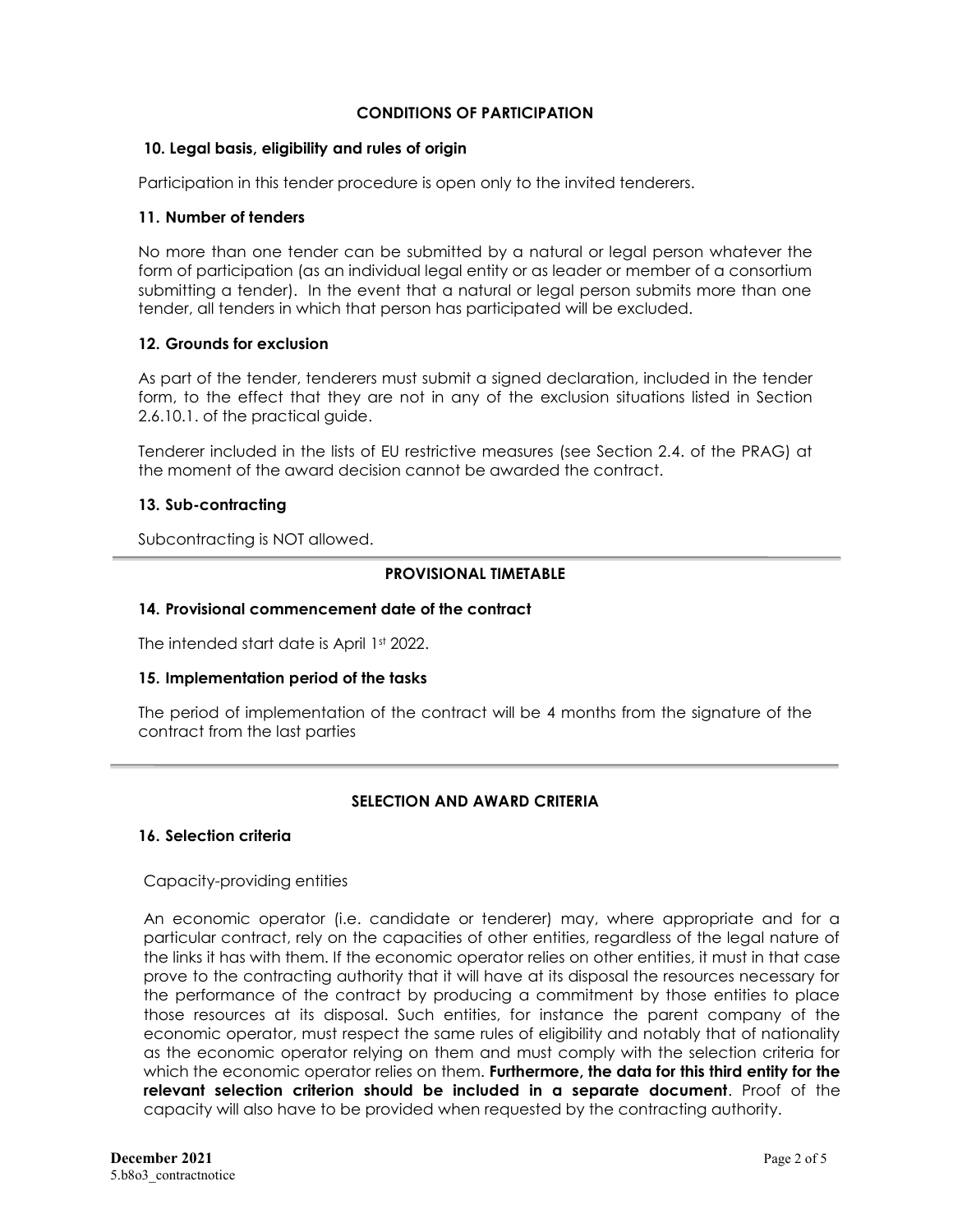With regard to technical and professional criteria, an economic operator may only rely on the capacities of other entities where the latter will perform the tasks for which these capacities are required.

With regard to economic and financial criteria, the entities upon whose capacity the economic operator relies, become jointly and severally liable for the performance of the contract.

The following selection criteria will be applied to the tenderers. In the case of tenders submitted by a consortium, these selection criteria will be applied to the consortium as a whole if not specified otherwise. The selection criteria will not be applied to natural persons and single-member companies when they are sub-contractors.

The tenderer shall not use previous experience which caused breach of contract and termination by a contracting authority as a reference for selection criteria.

The selection criteria for each tenderer are as follows:

- **1) Economic and financial capacity of the tenderer (**based on item 3 of the tender form). In case of tenderer being a public body, equivalent information should be provided. The reference period which will be taken into account will be the last three financial years for which accounts have been closed.
	- $\triangleright$  The average annual turnover of the tenderer in the past 3 years must be at least equivalent to  $\epsilon$  40.000,00 which is the double of the maximum budget estimated for the service.

**2) Professional capacity of the tenderer (**based on items 4 of the tender form).

The reference period which will be taken into account will be the last three years preceding the submission deadline.

 $\triangleright$  Tenderers should have worked during the past 3 years' as team-leader etc. with at least 2 collaborators in fields related to this contract.

**3) Technical capacity of tenderer** (based on items 5 and 6 of the tender form). The reference period which will be taken into account will be the last [three years] preceding the submission deadline.

- $\triangleright$  Tenderers should have performed in the 3 years preceding the date of the tender at least n. 1 project of the same amount and complexity as the service concerned
- This means that the service contract the tenderer refers to could have been started at any time during the indicated period but it does not necessarily have to be completed during that period, nor implemented during the entire period. Tenderers are allowed to refer either to service contracts completed within the reference period (although started earlier) or to service contracts not yet completed. Only the portion satisfactorily completed during the reference period will be taken into consideration. This portion will have to be supported by documentary evidence ( statement or certificate from the entity which awarded the contract, proof of payment) also detailing its value. If a tenderer has implemented the service contract in a consortium, the percentage that the tenderer has successfully completed must be clear from the documentary evidence, together with a description of the nature of the services provided if the selection criteria relating to the pertinence of the experience have been used.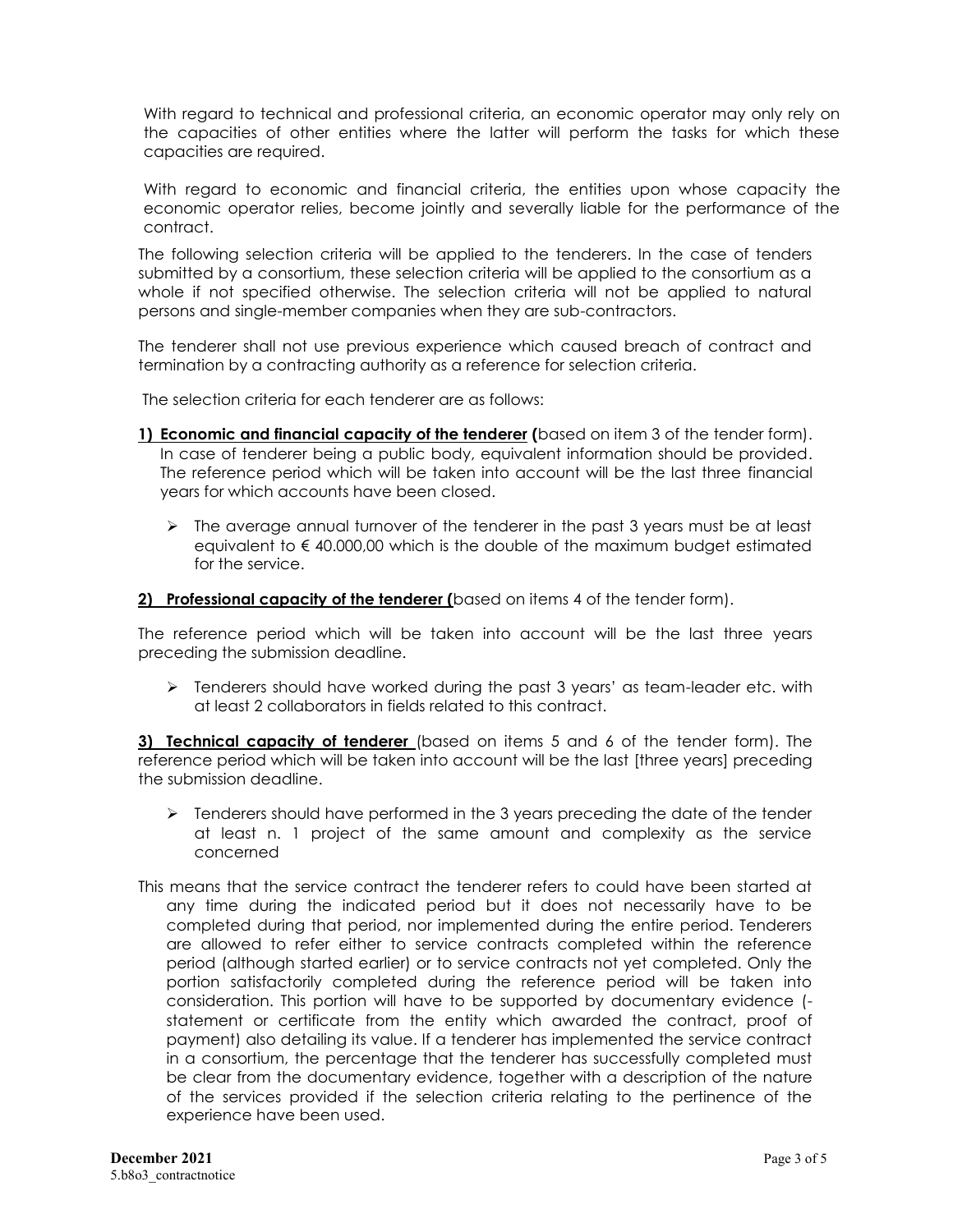Previous experience which would have led to breach of contract and termination by a contracting authority shall not be used as reference. This is also applicable concerning the previous experience of experts required under a fee-based service contract.

## **17. Award criteria**

Best price-quality ratio.

80% quality

20% price

# **TENDERING**

### **18. Deadline for submission of tenders**

The deadline for submission of tenders is specified in point 8 of the instruction to tenderers.

### **19. Tender format and details to be provided**

Tenders must be submitted using the standard tender form for simplified procedures, the format and instructions of which must be strictly observed. The tender form is available from the following internet address: <http://ec.europa.eu/europeaid/prag/annexes.do?group=B> , under the zip file called Simplified Tender dossier.

The tender must be accompanied by a declaration on honour on exclusion and selection criteria using the template available from the following Internet address:

#### <http://ec.europa.eu/europeaid/prag/annexes.do?chapterTitleCode=A>

Any additional documentation (brochure, letter, etc.) sent with a tender will not be taken into consideration.

#### **20. How tenders may be submitted**

Tenders must be submitted in English exclusively to the contracting authority, using the means specified in point 8 of the instructions to tenderers.

Tenders submitted by any other means will not be considered.

By submitting a tender tenderers accept to receive notification of the outcome of the procedure by electronic means.

# **21. Alteration or withdrawal of tenders**

Tenderers may alter or withdraw their tenders by written notification prior to the deadline for submission of tenders. No tender may be altered after this deadline.

Any such notification of alteration or withdrawal shall be prepared and submitted in accordance with point 9 of the instructions to tenderers.

# **22. Operational language**

All written communications for this tender procedure and contract must be in **English**.